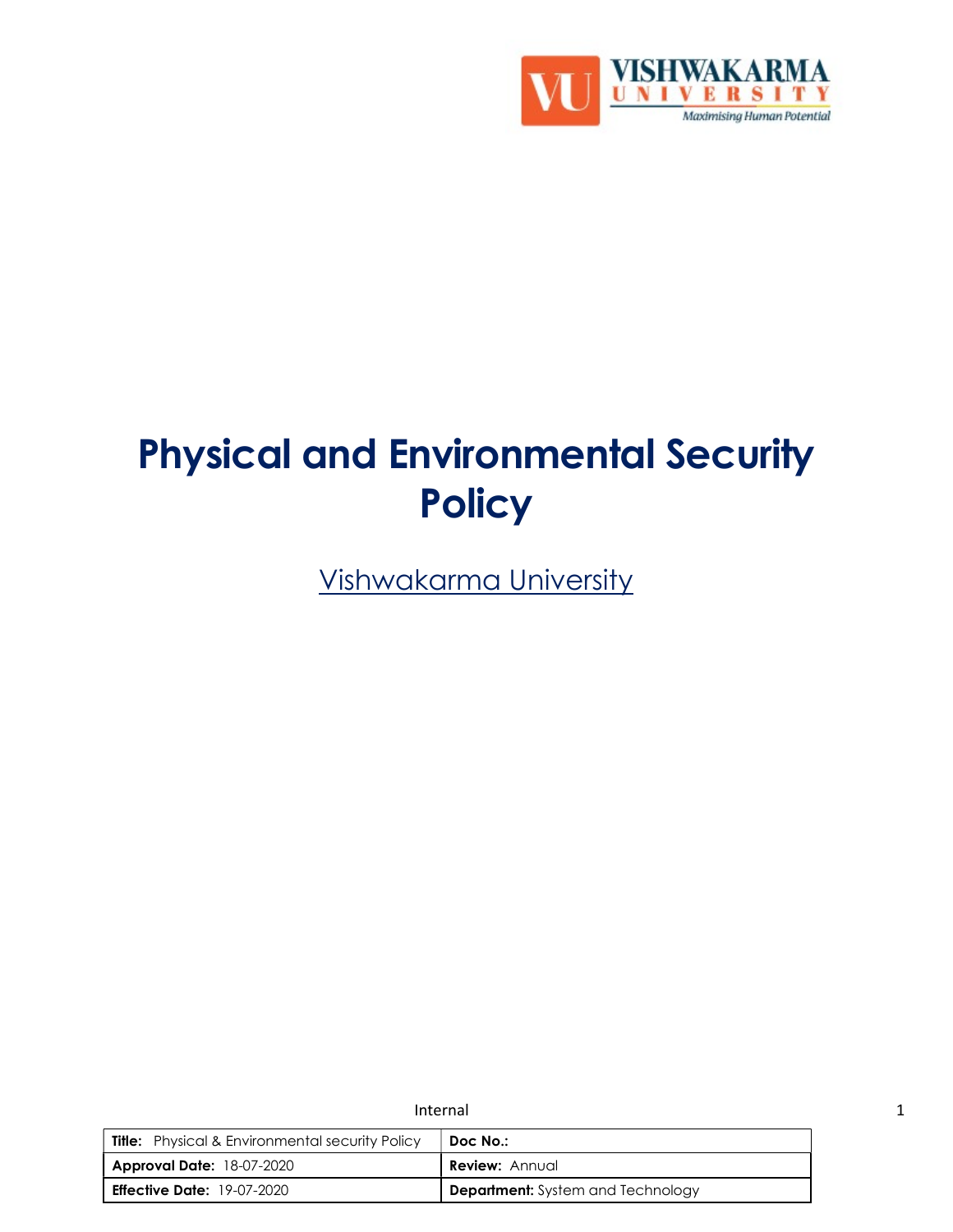

| Ver.<br><b>No</b> | <b>Release</b><br><b>Date</b> | Owner       | <b>Approved By</b>     | <b>Change details</b> |
|-------------------|-------------------------------|-------------|------------------------|-----------------------|
| 1.0               | 19-07-2020                    | <b>CISO</b> | <b>Vice Chancellor</b> | Initial               |
|                   |                               |             |                        |                       |
|                   |                               |             |                        |                       |
|                   |                               |             |                        |                       |

# **Table of Contents**

| Internal                                               |                                          |  |
|--------------------------------------------------------|------------------------------------------|--|
| <b>Title:</b> Physical & Environmental security Policy | Doc No.:                                 |  |
| <b>Approval Date: 18-07-2020</b>                       | <b>Review: Annual</b>                    |  |
| <b>Effective Date: 19-07-2020</b>                      | <b>Department:</b> System and Technology |  |

 $\overline{2}$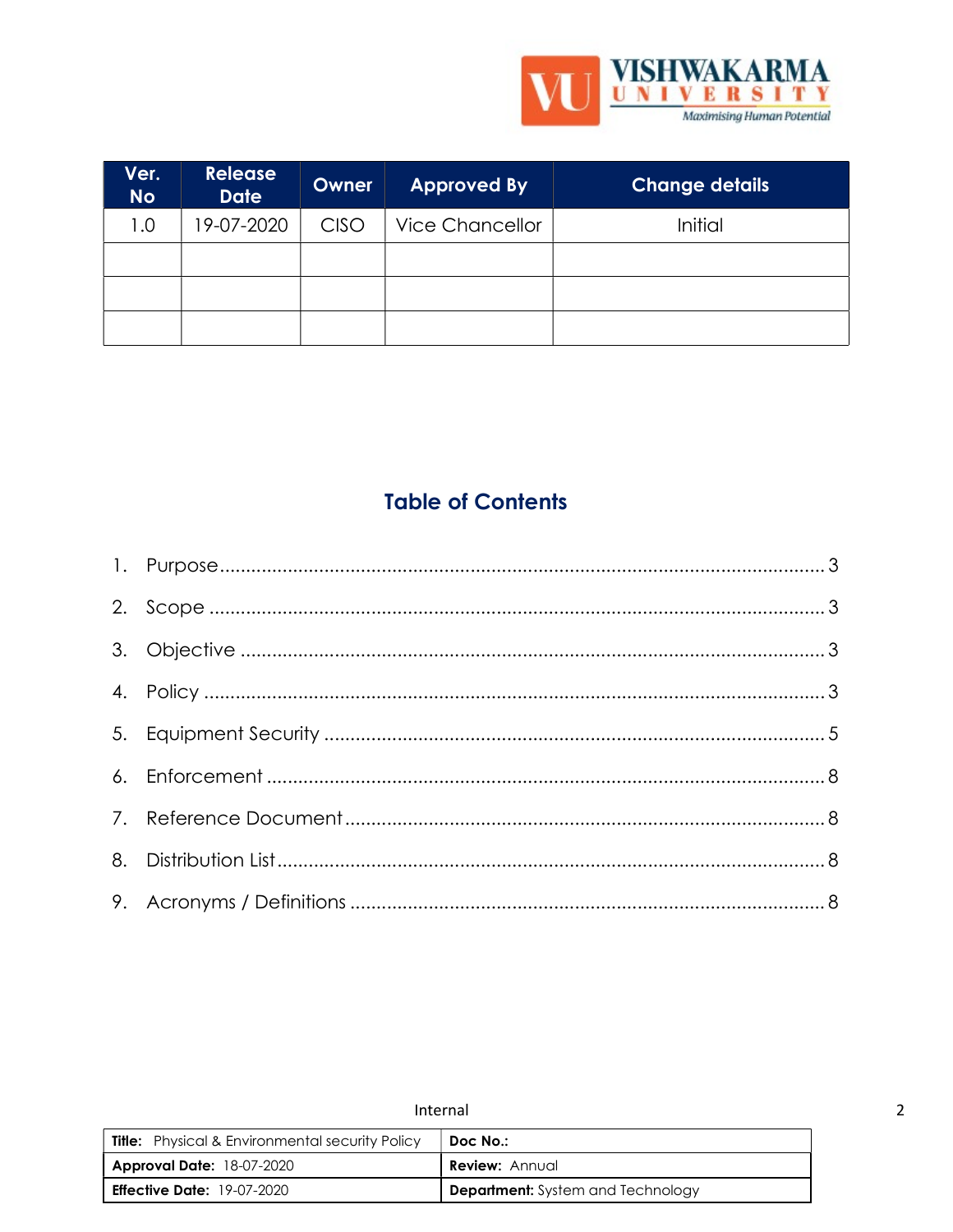

# 1. Purpose

Purpose of this policy is to physically manage controls implemented to protect information systems, buildings, and related supporting infrastructure against threats associated with their physical environment.

# 2. Scope

This policy applies to information systems and related supporting infrastructure at; Vishwakarma Main Building, VU-1, Survey No 2, 3, 4, Laxmi Nagar, Kondhwa, Pune, Maharashtra-411048"

# 3. Objective

To Detect, prevent and control unauthorized physical access, damage, and interference to the organization's premises and information.

## 4. Policy

- a. Appropriate physical and environmental security controls shall be implemented at all VU's Information processing facilities to protect people, property and information system resources.
- b. VU shall adopt risk management approach when identifying physical and environment controls for facilities.

# 4.1. Physical Entry Controls

 Physical entry controls shall restrict the entry and exit of personnel, from an area, such as an office building, secure areas.

|                                                        | Internal                                 |  |
|--------------------------------------------------------|------------------------------------------|--|
| <b>Title:</b> Physical & Environmental security Policy | Doc No.:                                 |  |
| <b>Approval Date: 18-07-2020</b>                       | <b>Review:</b> Annual                    |  |
| <b>Effective Date: 19-07-2020</b>                      | <b>Department:</b> System and Technology |  |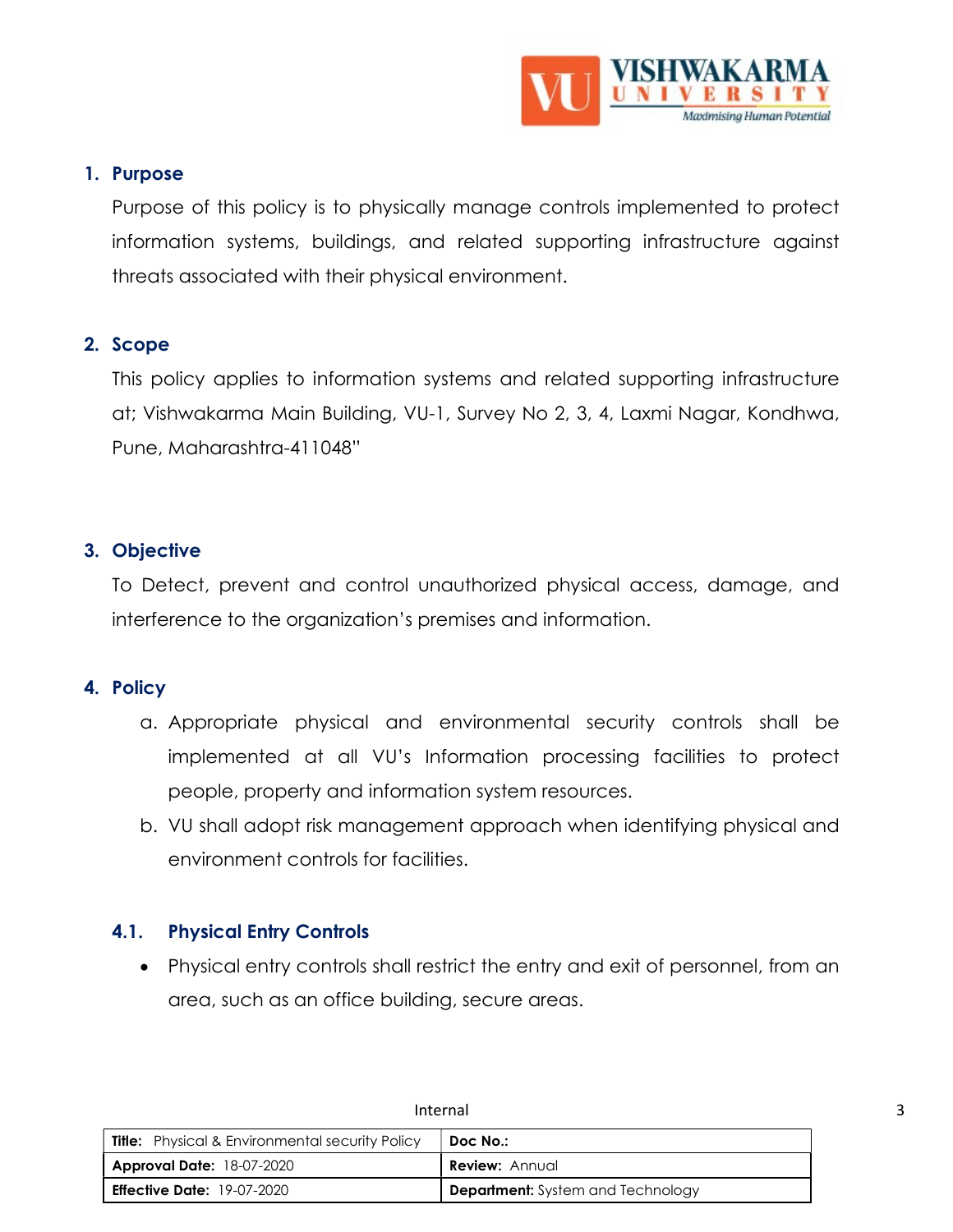

- An entry/ exit log of staff and visitors shall be maintained, with date, time and assets.
- Access to areas where confidential information is stored or processed shall be restricted by proper access control and allowed only to authorize persons.
- A physical log book or electronic audit trail of all access shall be securely maintained & monitored.
- External party support service personnel shall be granted restricted access to secure area only after authorization & monitoring measures in place.
- Access rights to secure area shall be regularly reviewed, updated & revoked when necessary.

# 4.2. Securing Offices, Rooms and Facilities

- Servers, Networking devices & Computers shall be sited to restrict and control the access.
- The server room shall be protected from eavesdropping.
- Confidential files and important restricted and confidential documents shall be kept at a safe place, with lock and key
- CCTV camera shall be implemented for surveillance

# 4.3. Protecting Against External and Environmental Threats

- Smoke detectors shall be implemented at appropriate places for early fire detection.
- Fire extinguishers shall be kept at appropriate places.
- AMCs for fire detection & prevention utilities shall be in place & regularly monitored.

| <b>Title:</b> Physical & Environmental security Policy | Doc No.:                                 |
|--------------------------------------------------------|------------------------------------------|
| <b>Approval Date: 18-07-2020</b>                       | <b>Review: Annual</b>                    |
| <b>Effective Date:</b> 19-07-2020                      | <b>Department:</b> System and Technology |

#### Internal 4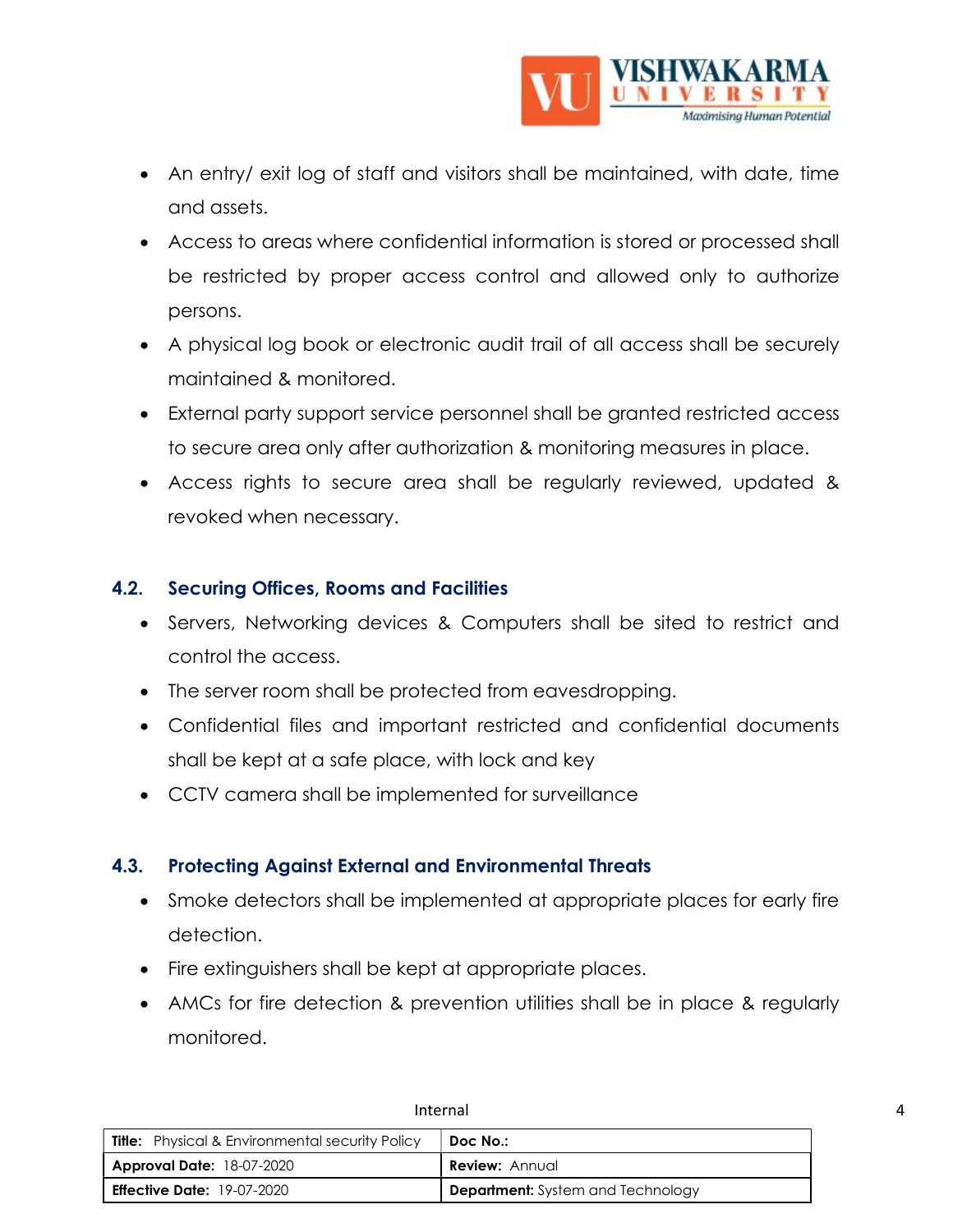

# 4.4. Working in Secure Areas

- The personal (staff) shall only know the existence, or activities in a secure area on a need-to-know basis.
- The secure area shall always be monitored, for safety reason and to prevent opportunities for malicious activities.
- Secure areas which are vacant shall be locked and inspected regularly.
- Office area shall be monitored by CCTV and the footage shall be retained.

# 4.5. Delivery and Loading Areas

- Delivery from outside of the building shall be restricted to authorized and identified personals only.
- All the incoming material shall be checked for any hazardous material.
- A register shall be maintained for all incoming material in accordance with the asset management.
- All incoming & outgoing material shall be checked for any tampering and shall be reported if observed via proper incident management procedure

# 5. Equipment Security

This category aims to prevent loss, damage, theft or compromise of assets or interruption to the VU's activities.

## 5.1. Equipment Siting and Protection

 Equipment's shall be sited to minimize unnecessary risks and to reduce the need for unauthorized access to sensitive areas.

|                                                        | Internal                                 |  |
|--------------------------------------------------------|------------------------------------------|--|
| <b>Title:</b> Physical & Environmental security Policy | Doc No.:                                 |  |
| <b>Approval Date: 18-07-2020</b>                       | <b>Review:</b> Annual                    |  |
| <b>Effective Date: 19-07-2020</b>                      | <b>Department:</b> System and Technology |  |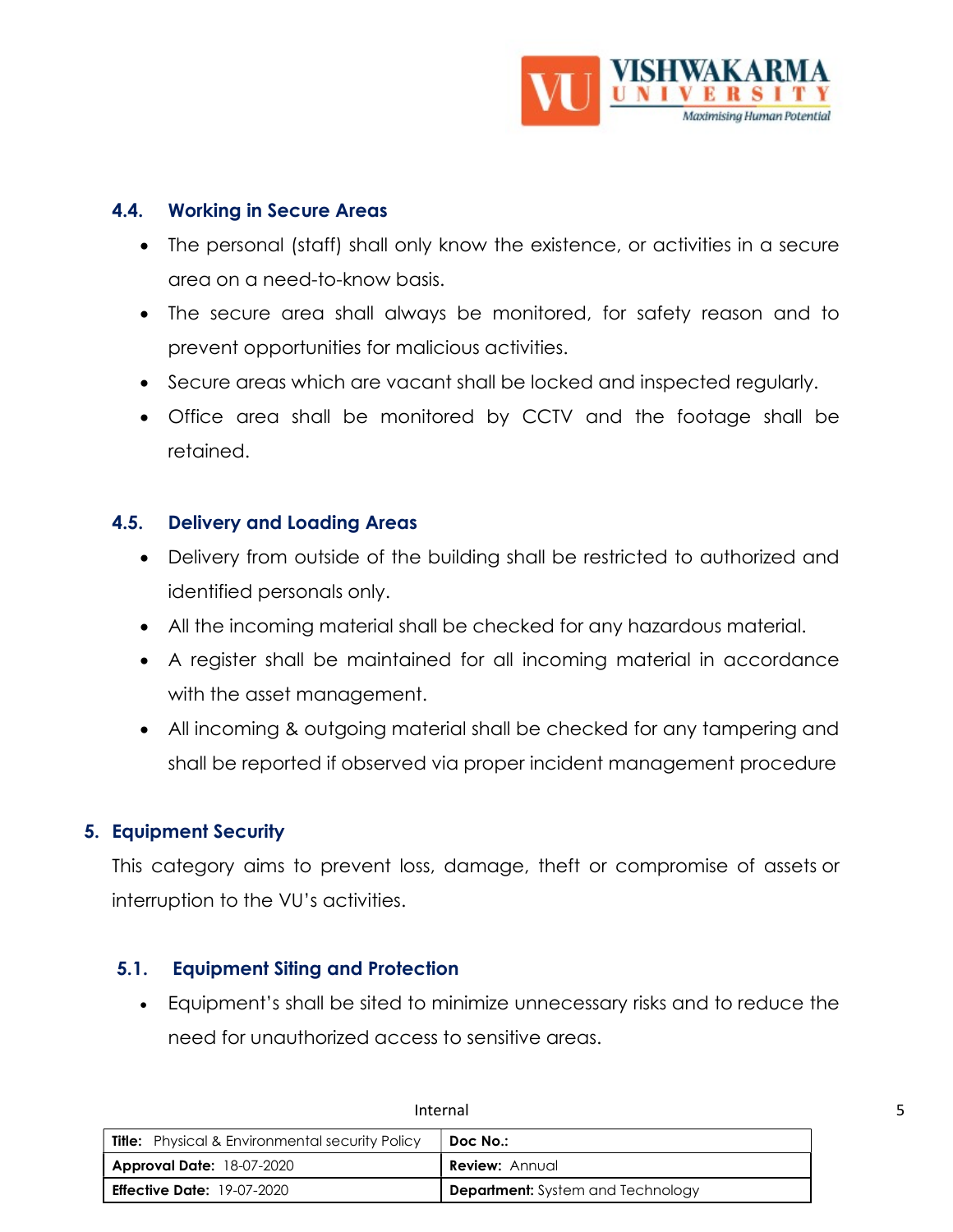

- Isolate item which requires special protection to increase the general level of protection required.
- use specific controls as appropriate to minimize physical threats -- e.g., theft or damage from vandalism, fire, water, dust, smoke, vibration, electrical supply variance, or electromagnetic radiation;

# 5.2. Supporting Utilities

- Supporting utilities shall be adequate to support the equipment under normal operating conditions
- Reasonable provision shall be made for backups (e.g., a UPS) in the event of supporting utility failure

# 5.3. Cabling Security

- Physical measures shall be implemented to prevent unauthorized interception or damage, including additional protections for sensitive or critical systems;
- Alternate/backup routings or transmission media where appropriate, particularly for critical systems shall be identified
- Markings and labeling requirement for Cable and equipment shall be clearly identified

# 5.4. Equipment Maintenance

- Appropriate preventive maintenance schedule shall be prepared ;
- Documentation of all maintenance activities, including scheduled preventive maintenance shall be maintained;
- Documentation of all suspected or actual faults, and associated remediation shall be maintained;

| <b>Title:</b> Physical & Environmental security Policy | Doc No.:                                 |
|--------------------------------------------------------|------------------------------------------|
| <b>Approval Date: 18-07-2020</b>                       | <b>Review: Annual</b>                    |
| <b>Effective Date: 19-07-2020</b>                      | <b>Department:</b> System and Technology |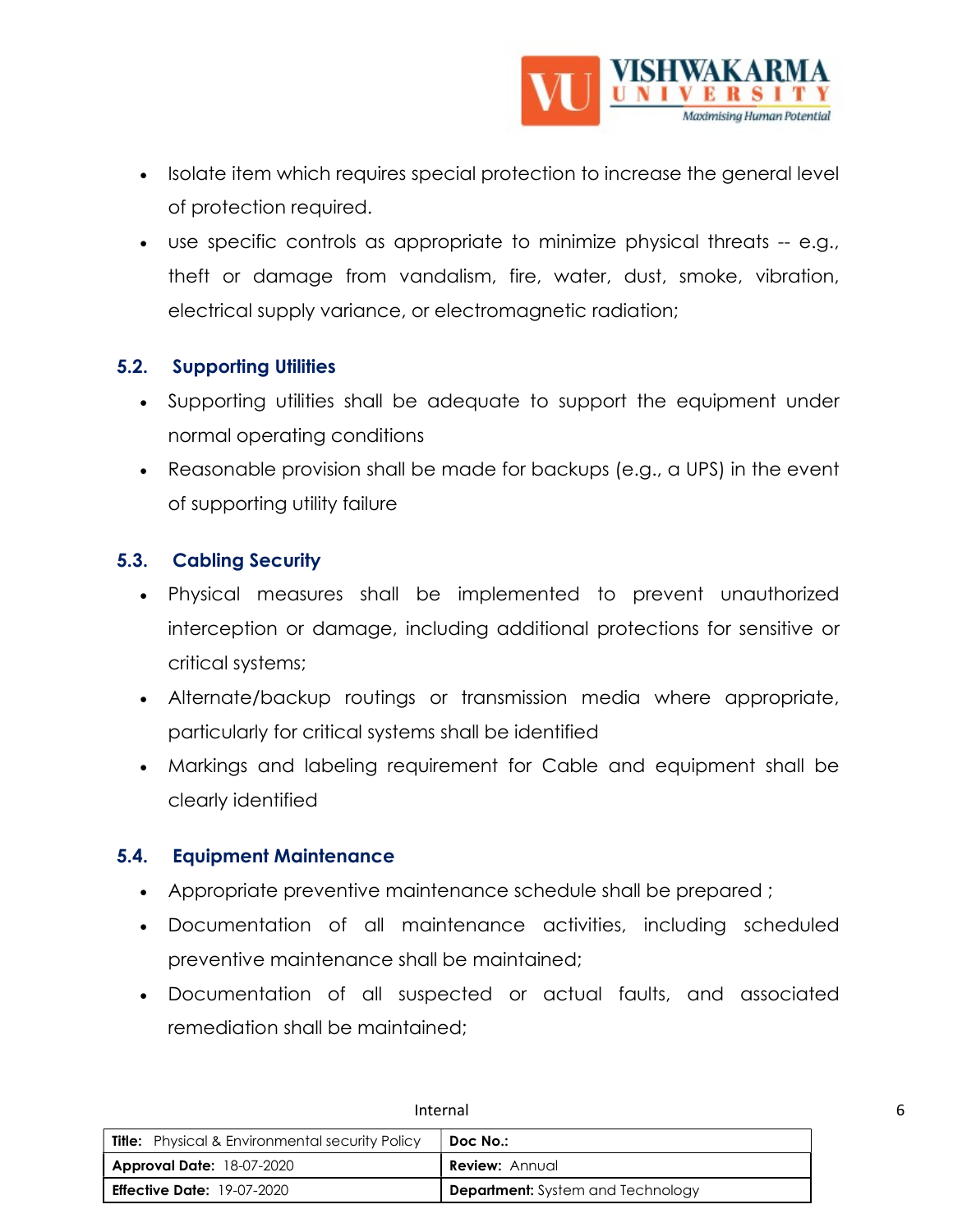

- Maintenance shall be conducted only by authorized staff and contracted third parties
- Appropriate security measures, such as clearing of information or supervision of maintenance processes, appropriate to the sensitivity of the information on or accessible by the devices shall be maintained

# 5.5. Security of Equipment Off-Premises

- Security controls for equipment in transit and in off-site premises, appropriate to the setting and the sensitivity of the information on or accessible by the device shall be implemented;
- Adequate insurance coverage, where third-party insurance is costeffective; shall be procured
- Staff and contractor shall be made aware of their responsibilities for protecting information, devices, and risks of off-site equipment.

# 5.6. Secure Disposal or Re-Use of Equipment

- Best practices shall be adopted for secure information removal, appropriate to the sensitivity of the information known or believed to be on the media;
- Information removal shall be performed by appropriately trained personnel

# 5.7. Removal of Asset

- Information asset/ equipment going in/out of office premises shall be inspected and recorded
- recording of off-site authorizations and inventory of equipment and information taken off-site shall be maintained;

| <b>Title:</b> Physical & Environmental security Policy | Doc No.:                                 |
|--------------------------------------------------------|------------------------------------------|
| <b>Approval Date: 18-07-2020</b>                       | <b>Review:</b> Annual                    |
| <b>Effective Date:</b> 19-07-2020                      | <b>Department:</b> System and Technology |